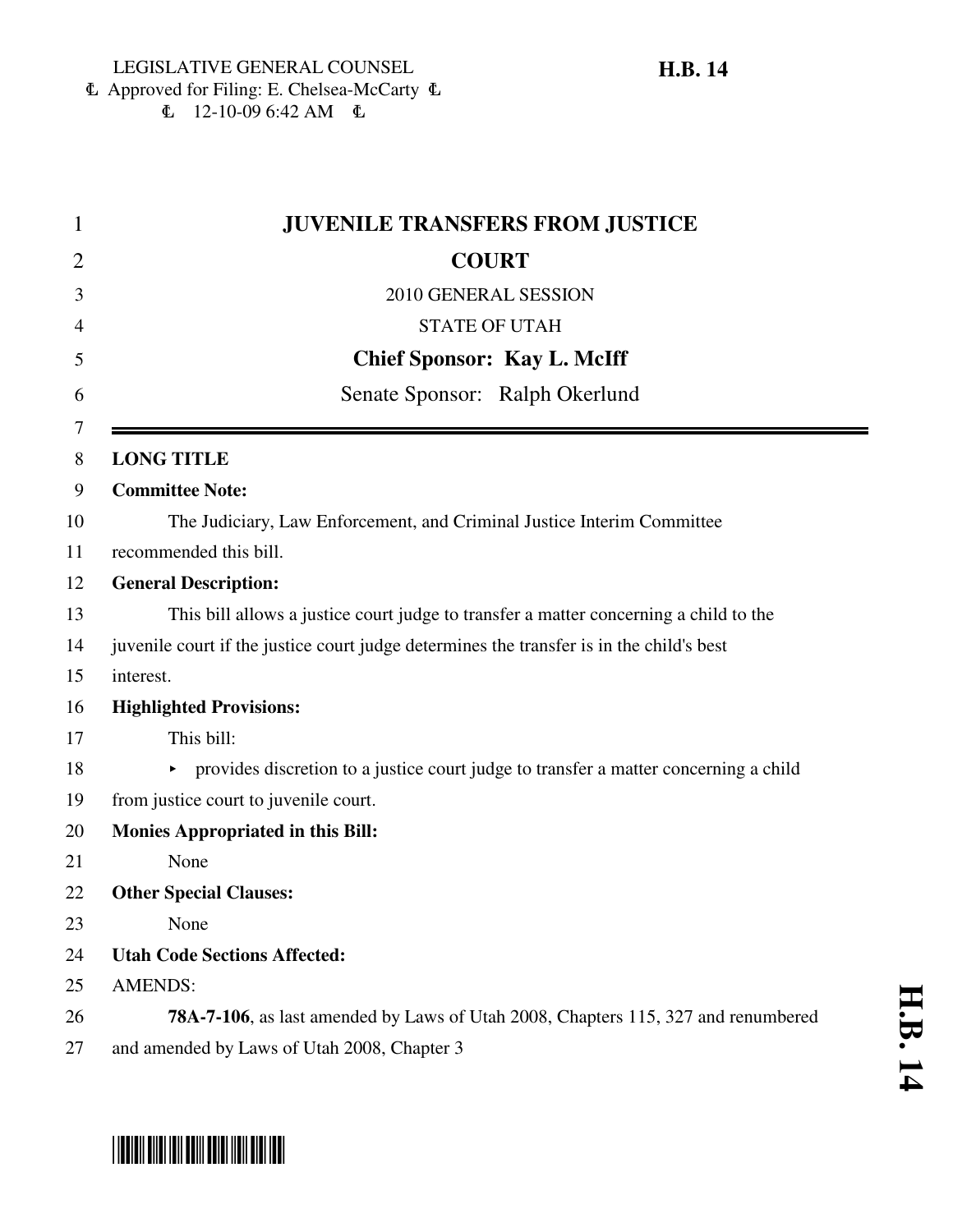$\equiv$ 

| 28 |                                                                                                    |
|----|----------------------------------------------------------------------------------------------------|
| 29 | Be it enacted by the Legislature of the state of Utah:                                             |
| 30 | Section 1. Section <b>78A-7-106</b> is amended to read:                                            |
| 31 | 78A-7-106. Jurisdiction.                                                                           |
| 32 | (1) Justice courts have jurisdiction over class B and C misdemeanors, violation of                 |
| 33 | ordinances, and infractions committed within their territorial jurisdiction by a person 18 years   |
| 34 | of age or older.                                                                                   |
| 35 | (2) Except those offenses over which the juvenile court has exclusive jurisdiction,                |
| 36 | justice courts have jurisdiction over the following class B and C misdemeanors, violation of       |
| 37 | ordinances, and infractions committed within their territorial jurisdiction by a person 16 years   |
| 38 | of age or older:                                                                                   |
| 39 | (a) Title 23, Wildlife Resources Code of Utah;                                                     |
| 40 | (b) Title 41, Chapter 1a, Motor Vehicle Act;                                                       |
| 41 | (c) Title 41, Chapter 6a, Traffic Code;                                                            |
| 42 | (d) Title 41, Chapter 12a, [Motor Vehicle Financial Responsibility Act] Financial                  |
| 43 | Responsibility of Motor Vehicle Owners and Operators Act;                                          |
| 44 | (e) Title 41, Chapter 22, Off-Highway Vehicles;                                                    |
| 45 | Title 73, Chapter 18, [Safe] State Boating Act;<br>(f)                                             |
| 46 | Title 73, Chapter 18a, Boating - Litter and Pollution Control;<br>(g)                              |
| 47 | (h) Title 73, Chapter 18b, Water Safety; and                                                       |
| 48 | (i) Title 73, Chapter 18c, Financial Responsibility of Motorboat Owners and Operators              |
| 49 | Act.                                                                                               |
| 50 | (3) Justice Courts have jurisdiction over class C misdemeanor violations of Title 53,              |
| 51 | Chapter 3, Part 2, Driver Licensing Act.                                                           |
| 52 | (4) As used in this section, "the court's jurisdiction" means the territorial jurisdiction of      |
| 53 | a justice court.                                                                                   |
| 54 | (5) An offense is committed within the territorial jurisdiction of a justice court if:             |
| 55 | (a) conduct constituting an element of the offense or a result constituting an element of          |
| 56 | the offense occurs within the court's jurisdiction, regardless of whether the conduct or result is |
| 57 | itself unlawful;                                                                                   |
| 58 | (b) either a person committing an offense or a victim of an offense is located within the          |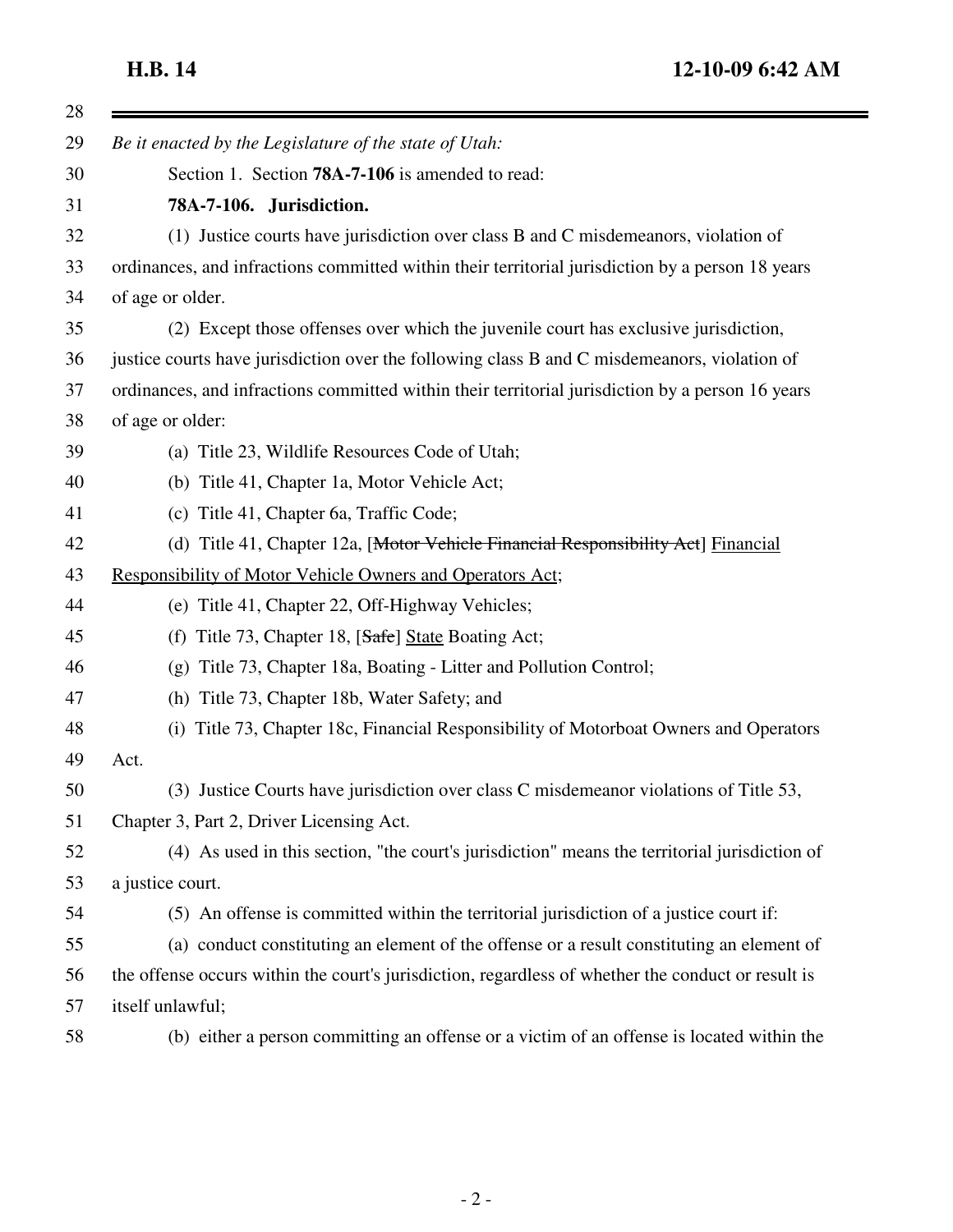# **12-10-09 6:42 AM H.B. 14**

59 court's jurisdiction at the time the offense is committed; 60 (c) either a cause of injury occurs within the court's jurisdiction or the injury occurs 61 within the court's jurisdiction; 62 (d) a person commits any act constituting an element of an inchoate offense within the 63 court's jurisdiction, including an agreement in a conspiracy; 64 (e) a person solicits, aids, or abets, or attempts to solicit, aid, or abet another person in 65 the planning or commission of an offense within the court's jurisdiction; 66 (f) the investigation of the offense does not readily indicate in which court's 67 jurisdiction the offense occurred, and: 68 (i) the offense is committed upon or in any railroad car, vehicle, watercraft, or aircraft 69 passing within the court's jurisdiction; 70 (ii) (A) the offense is committed on or in any body of water bordering on or within this 71 state if the territorial limits of the justice court are adjacent to the body of water; and 72 (B) as used in Subsection  $[\frac{(3)}{(5)}(f)(ii)(A))$ , "body of water" includes any stream, river, 73 lake, or reservoir, whether natural or man-made; 74 (iii) a person who commits theft exercises control over the affected property within the 75 court's jurisdiction; or 76 (iv) the offense is committed on or near the boundary of the court's jurisdiction; 77 (g) the offense consists of an unlawful communication that was initiated or received 78 within the court's jurisdiction; or 79 (h) jurisdiction is otherwise specifically provided by law. 80 (6) Justice courts have jurisdiction of small claims cases under Title 78A, Chapter 8, 81 Small Claims Courts, if a defendant resides in or the debt arose within the territorial 82 jurisdiction of the justice court. 83 (7) A justice court judge may transfer a matter in which the defendant is a child to the 84 juven ille court for further proceedings [after judgment in the justice court] if the justice court 85 judge determines and the juvenile court concurs that the best interests of the child would be

86 served by the continuing jurisdiction of the juvenile court.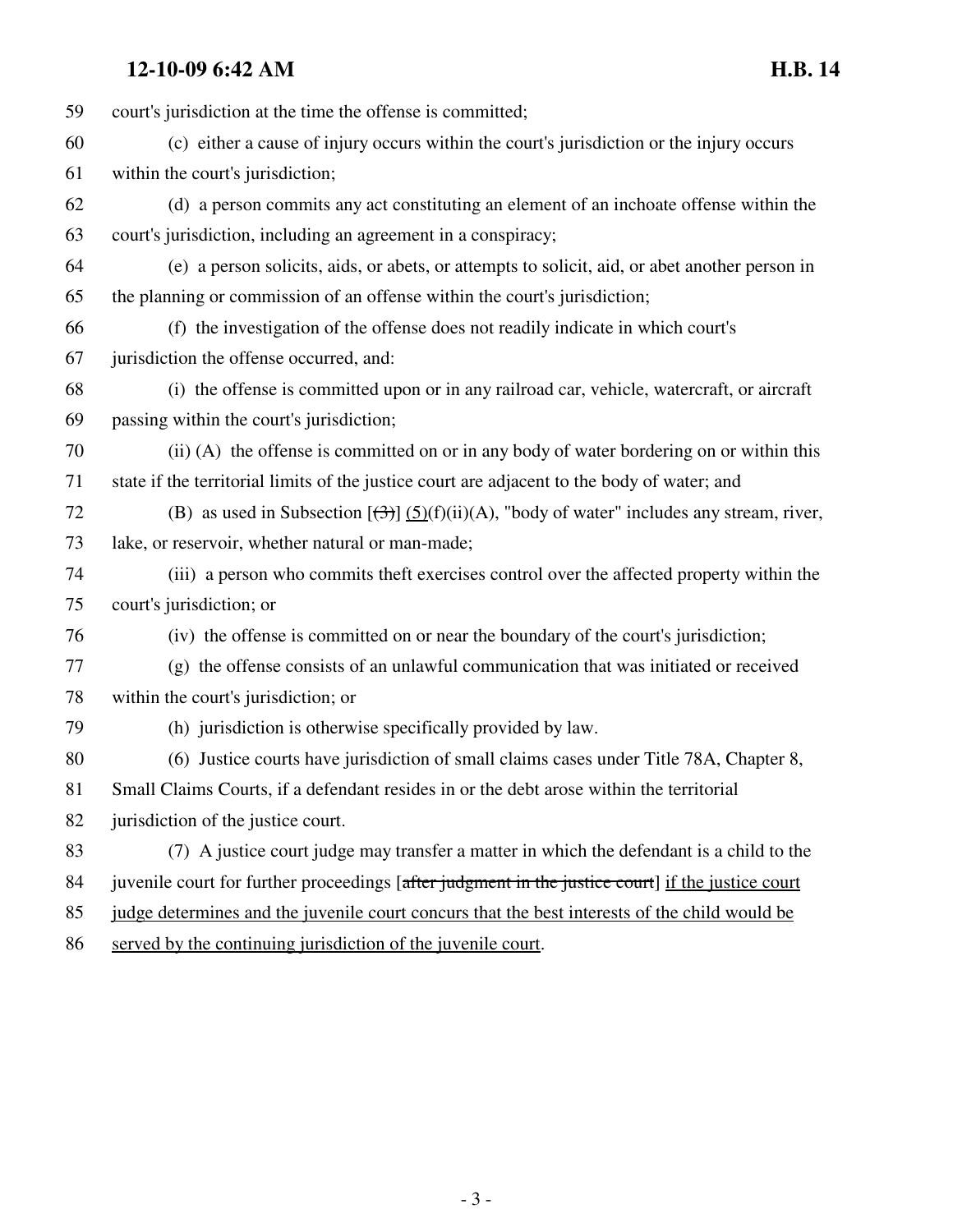$\overline{\phantom{0}}$ 

 $\equiv$ 

**Legislative Review Note as of 6-16-09 7:40 AM**

**Office of Legislative Research and General Counsel**